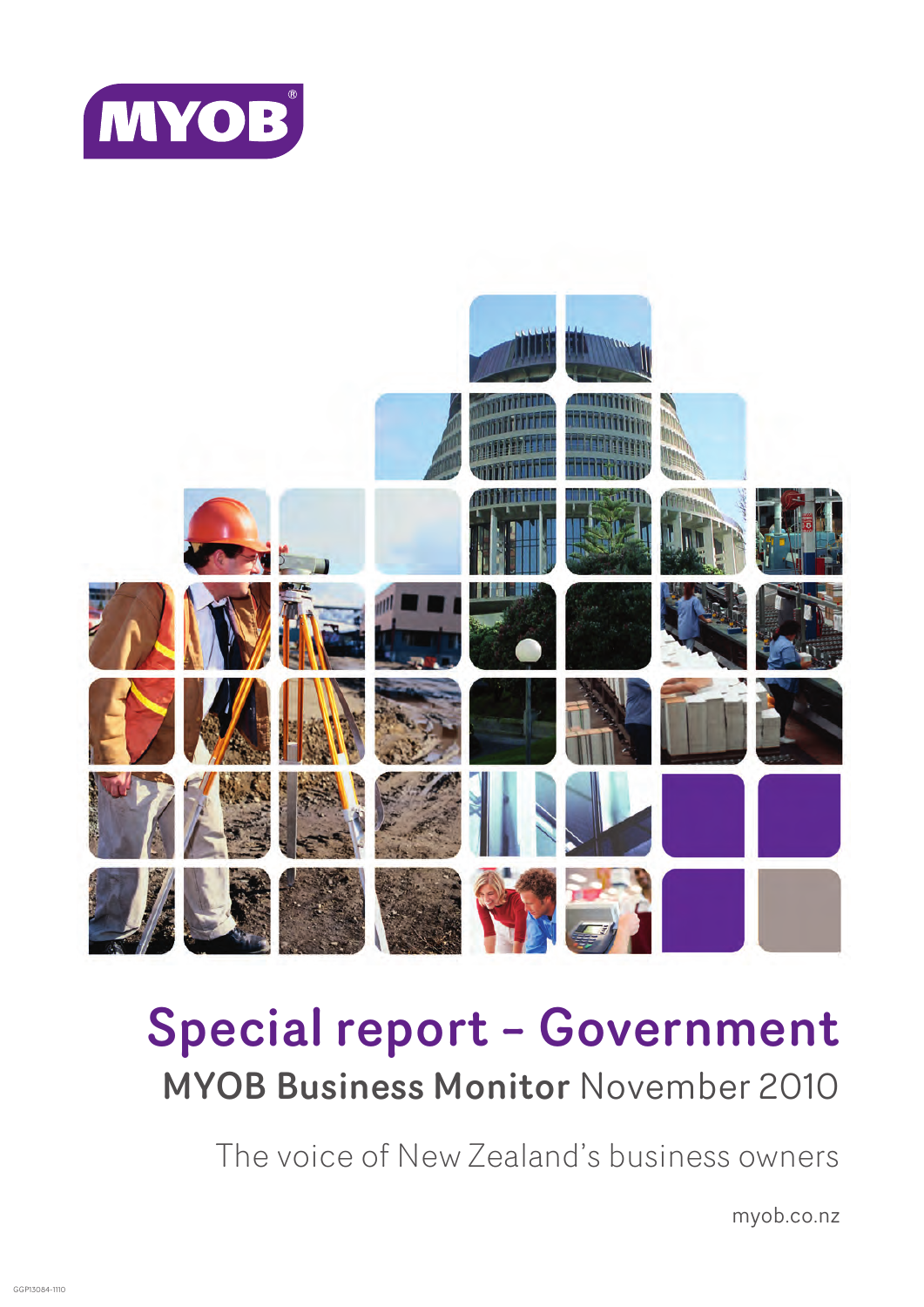<span id="page-1-0"></span>

## **MYOB Business Monitor – Special Government Report – Highlights**

#### **Business owners even more dissatisfied with lack of [Government's](#page-6-0) support to help their business succeed**

While 43% of the business owners surveyed are neutral about the Government's support for businesses like theirs, 38% are dissatisfied and only 15% are satisfied with the Government's level of support.

The high level of dissatisfaction with the Government's support is 9% higher than it was in August 2010 (29%).

Small and medium business owners are leading this increased chorus of dissatisfaction. Medium business owners (42% of whom are dissatisfied) are 25% more dissatisfied with the Government's support than they were in August 2010, and small business owners (38% of whom are dissatisfied) are 6% more dissatisfied than they were in the August..

Since August 2010, dissatisfaction has grown more (by 13% to 39%) amongst business owners in Auckland than it has elsewhere.

Dissatisfaction is now highest (48%) amongst business owners in the Manufacturing and Wholesale sector, and lowest (26%) amongst business owners in the Agriculture, Forestry and Fishing sector.

However in Australia dissatisfaction with the Federal Government's support for businesses has now leapt to 48% of business owners in the concurrent November 2010 survey, which is a significant 10% higher than the dissatisfaction business owners have with the Government in New Zealand in this regard.

#### **Measured for the first time, NZ Local [City/Regional](#page-9-0) Councils are seen as even less supportive of businesses than the NZ Government is**

Local City/Regional Councils have a long way to go to support local business successes as well as they could. In response to this new question, close to half (44%) of all business owners surveyed are dissatisfied, and only 8% of them are satisfied, with their Local City/Regional Council's support .

Sole traders, who represent the majority (69%) of all businesses in New Zealand, are the most dissatisfied (46%) and the least satisfied (7%) of all with their Council's support of local businesses. Owners of medium businesses are almost as dissatisfied (41%) and only a little more satisfied (13%) with their Council, while 39% of small business owners are dissatisfied and 16% are satisfied.

As they are the most dissatisfied (48%) with the Government's support for business, so are business owners in the Manufacturing and Wholesale sector the most dissatisfied (54%) with their Council's support for business. Business owners in the Agriculture, Forestry and Fishing sector are not only very dissatisfied (51%) with their Council's support, but just 1% of them are satisfied.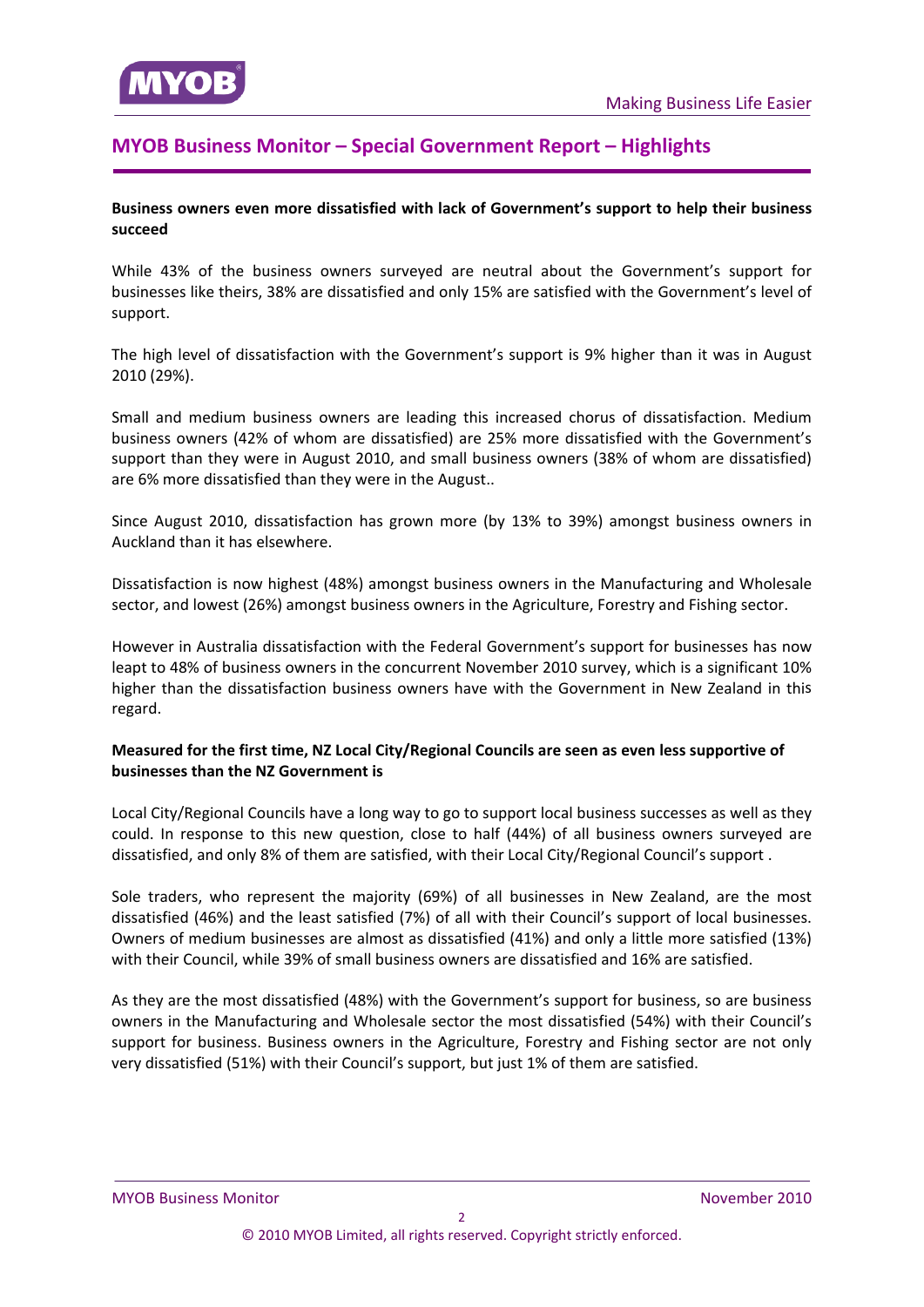

#### **Most business owners now getting help or information on how to run business more effectively, especially from Accountants, and increasingly from the IRD**

In April 2010 37% of business owners surveyed said that they never get any help or information on how to run their business better and to improve their business [performance.](#page-14-0) By the August 2010 survey this had shrunk to only 16% of businesses. And in the November 2010 survey, only 14% of business owners surveyed say that they never seek help or information on how to run their business more effectively.

Nearly two thirds (63% compared with 55% in August 2010) of all business owners now get their *Accountant* to help them run their business more effectively. Those most likely to use their Accountant to help them run their business are in Agriculture, Forestry or Fishing businesses (83%), are located in Rural New Zealand (73%), or own an established (>10 years) business (72%).

Almost twice as many as before (24% compared with 13% in July) now consult the *IRD* for business help or information. (This may be to do with the October  $1<sup>st</sup>$  2010 increase in GST in New Zealand.) Those more likely to get help from the IRD are 18‐39 years of age (35%); are located in Christchurch (32%); or own a start‐up (<2 years old) business (32%).

*Business associates or others in business* (28%) and *bank managers or advisers* (23%) are other well used sources of help or information on running businesses more effectively. Very few (12%) business owners are yet use *the Internet to source business help or information*, and fewer still (9%) go online *for compliance or tax information*.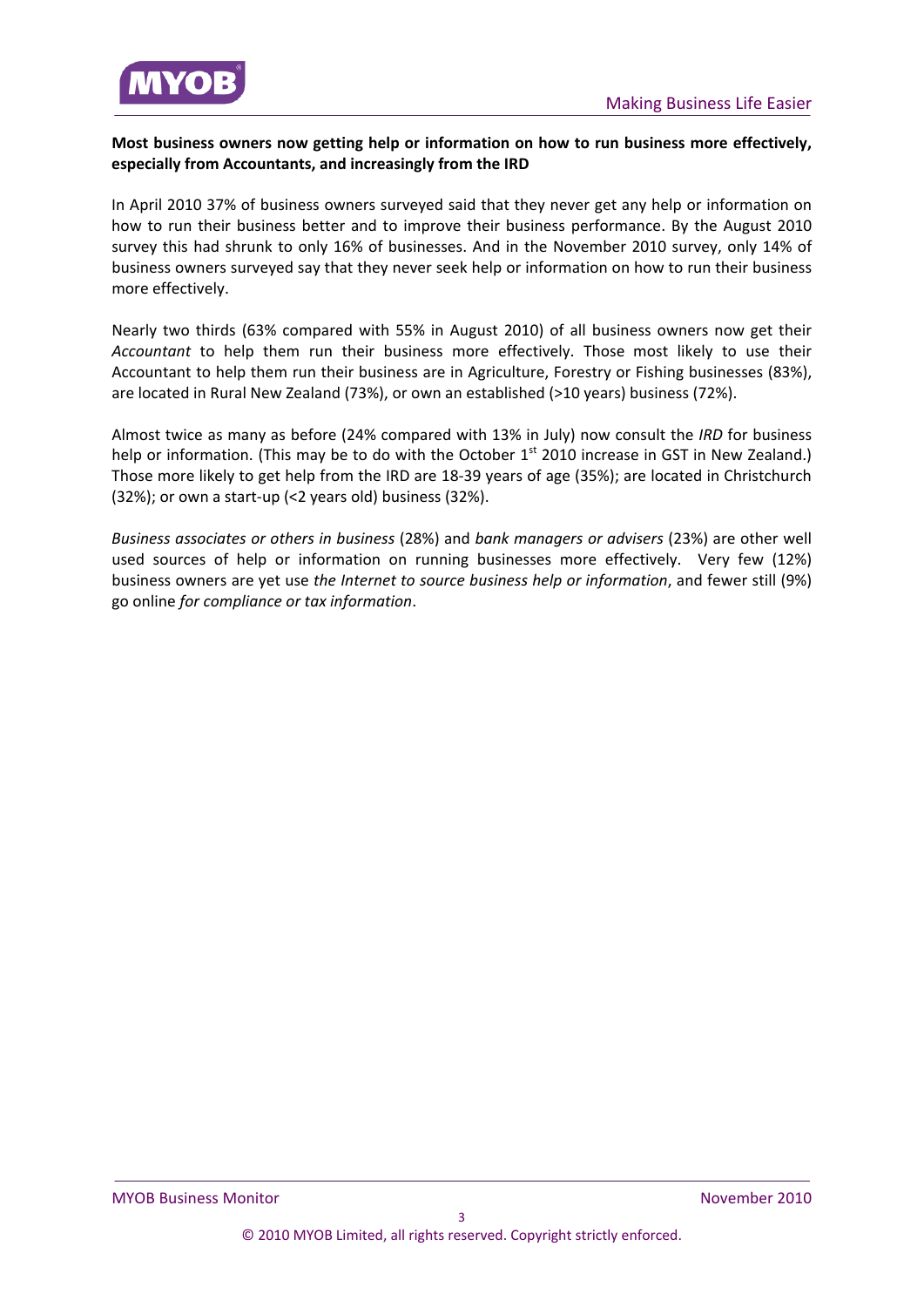

# **Table of Contents**

| MYOB Business Monitor - Special Government Report - Highlights                                |    |
|-----------------------------------------------------------------------------------------------|----|
| About the Study                                                                               | 5  |
| Present satisfaction with the Government's support of New Zealand Businesses                  | 7  |
| Present satisfaction with their Local City or Regional Council's support for local businesses | 10 |
| Impact of certain factors on their ability to achieve their business goals                    | 13 |
| Sources of information to help run business more effectively                                  | 15 |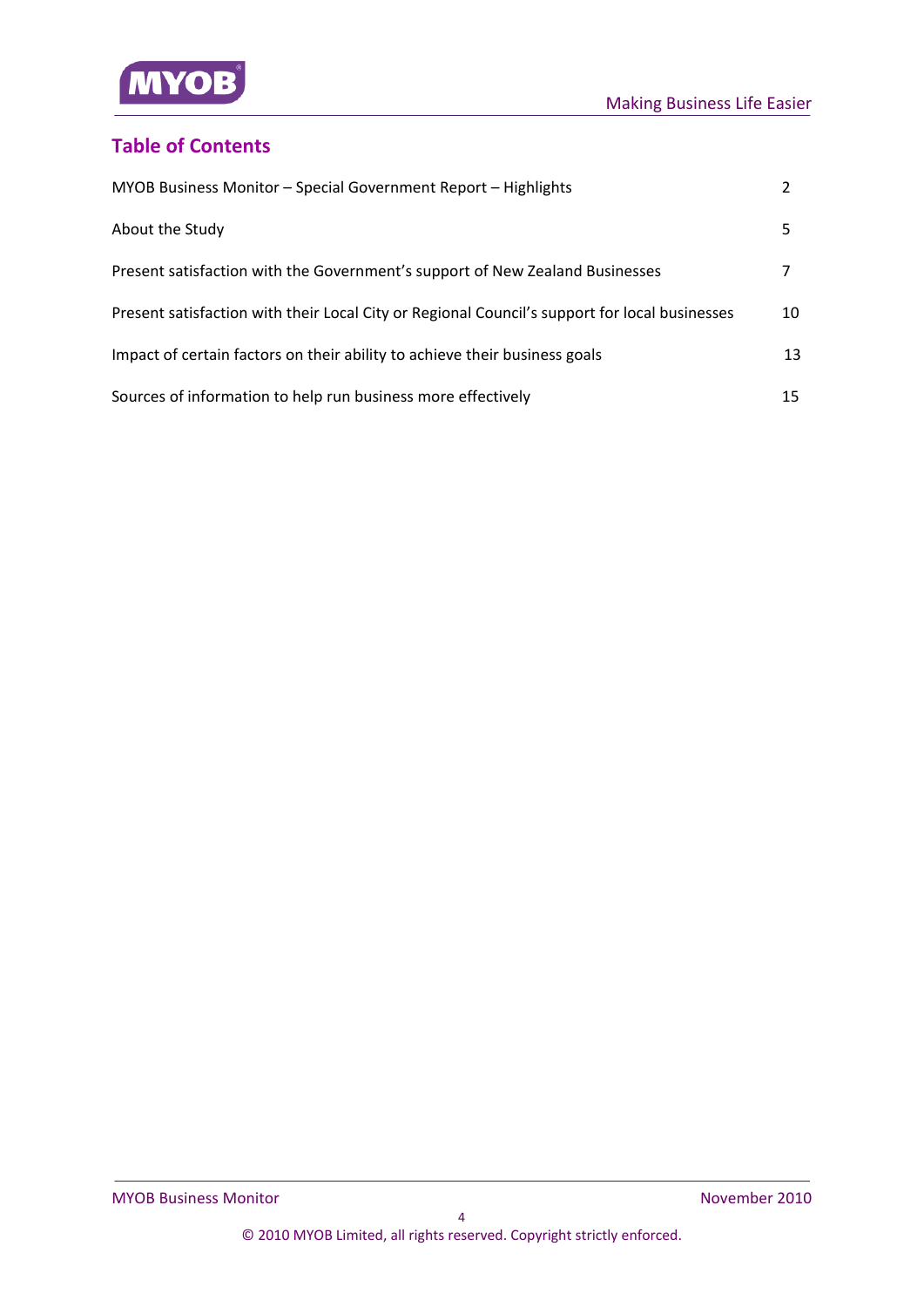<span id="page-4-0"></span>

# **About the Study**

The MYOB Business Monitor is designed to research key areas of business performance, including profitability, cash flow and pipeline work, as well as business confidence and satisfaction in the support of Government. This report presents the summary findings for key indicators from the MYOB Business Monitor comprising a national sample of **1,007** business proprietors and directors, conducted in **October 2010**. The businesses participating in the online survey are defined as both non-employing and employing businesses with zero employees ('sole traders'), 1-4 employees ('micro businesses'), 5‐19 employees ('small businesses') and 20‐199 employees ('medium businesses'). Industries have been grouped (see next page) for the purposes of providing meaningful results based upon sample segments of reasonable size, and with a lower margin of error. (The business weightings in this report are in line with *Statistics New Zealand: New Zealand Business Demography Statistics: At February 2010: ISSN 1174‐1988.*)

This research report was prepared by *The Financial Research Company* and fieldwork was completed by *Colmar Brunton* (a Millward Brown Company) for Julian Smith, General Manager – New Zealand, MYOB NZ Limited **julian.smith@myob.com** | **www.myob.co.nz**

The findings in this study are reported here under the following main headings:

- **Present satisfaction with the Government's support of New Zealand business**
- **Present satisfaction with their Local City or Regional Council's support for local businesses**
- **Impact of certain factors on their ability to achieve their business goals**
- **Sources of information to help run business more effectively**

The findings of this research are reported by industry type:

(Industries have been grouped as follows for the purposes of providing meaningful results based upon sample segments of reasonable size, and with a lower margin of error. Occasionally in this report, industries have been de-grouped where there are very different results between those in an industry grouping.)

| Industry                                                             | Sample |
|----------------------------------------------------------------------|--------|
| Agriculture, Manufacturing & Wholesale                               | 139    |
| <b>Construction &amp; Trades &amp; Transport</b>                     | 204    |
| Finance & Insurance                                                  | 37     |
| <b>Professional &amp; Business Services</b>                          | 262    |
| Retail & Hospitality                                                 | 142    |
| Other Industries (not included above, but included in total results) | 223    |
| Total                                                                |        |

(\*Other Industries, combined because their sample segment numbers on their own have too high a margin of error, include these sectors: Communication Services; Cultural & Recreational Services; Education; Electricity, Gas & Water Supply Services; Health & Community Services; Mining; and Personal & Other Services.)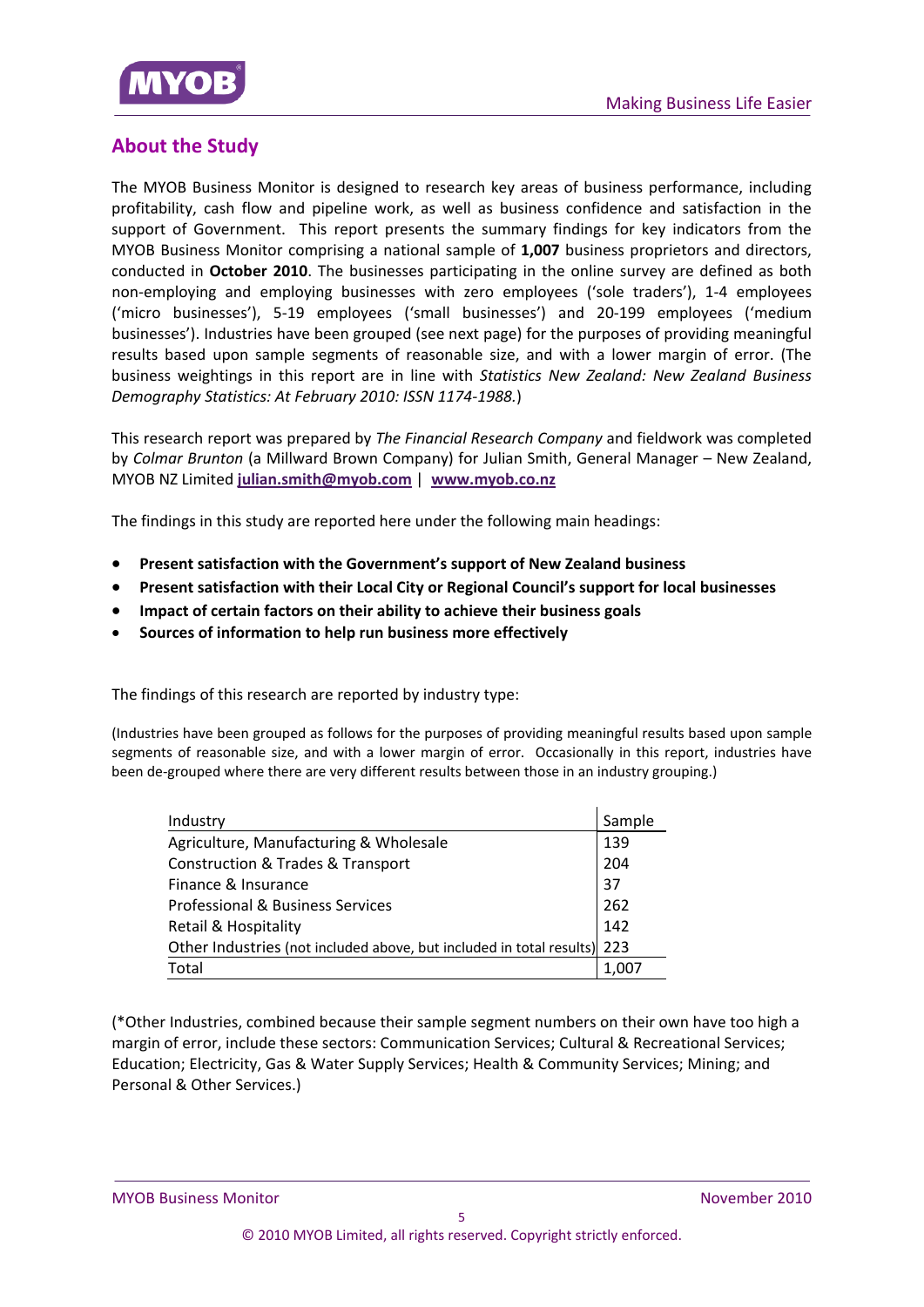

The findings of this research are also reported by Auckland, Wellington, Christchurch and Rest of New Zealand for some questions, and the sample size in each of these segments is as follows:

| Location            | Sample |
|---------------------|--------|
| AUCKLAND            | 406    |
| <b>WELLINGTON</b>   | 96     |
| <b>CHRISTCHURCH</b> | 134    |
| REST OF NEW ZEALAND | 371    |
| Total               | 1,007  |

The findings of this research are also reported by City/Metro, Regional and Rural for some of the questions, and the sample size in each of these segments is as follows:

| Location             | Sample |
|----------------------|--------|
| CITY/METRO           | 448    |
| REGIONAL NEW ZEALAND | 439    |
| RURAL NEW ZEALAND    | 120    |
| Total                | 1,007  |

The findings of this research are also reported by the number of employees in each of the businesses surveyed and was capped for companies with less than 200 employees. The proportions of sole, micro, small and medium businesses are broadly in line with their proportions of all businesses in New Zealand, which explains the smaller sizes of the Small Business and Medium Business segments:

| Number of Employees/Business Type |       |
|-----------------------------------|-------|
| 0 Employees/Sole Traders          | 524   |
| 1-4 Employees/Micro Business      | 293   |
| 5-19 Employees/Small Business     | 127   |
| 20-199 Employees/Medium Business  | 63    |
| Total                             | 1,007 |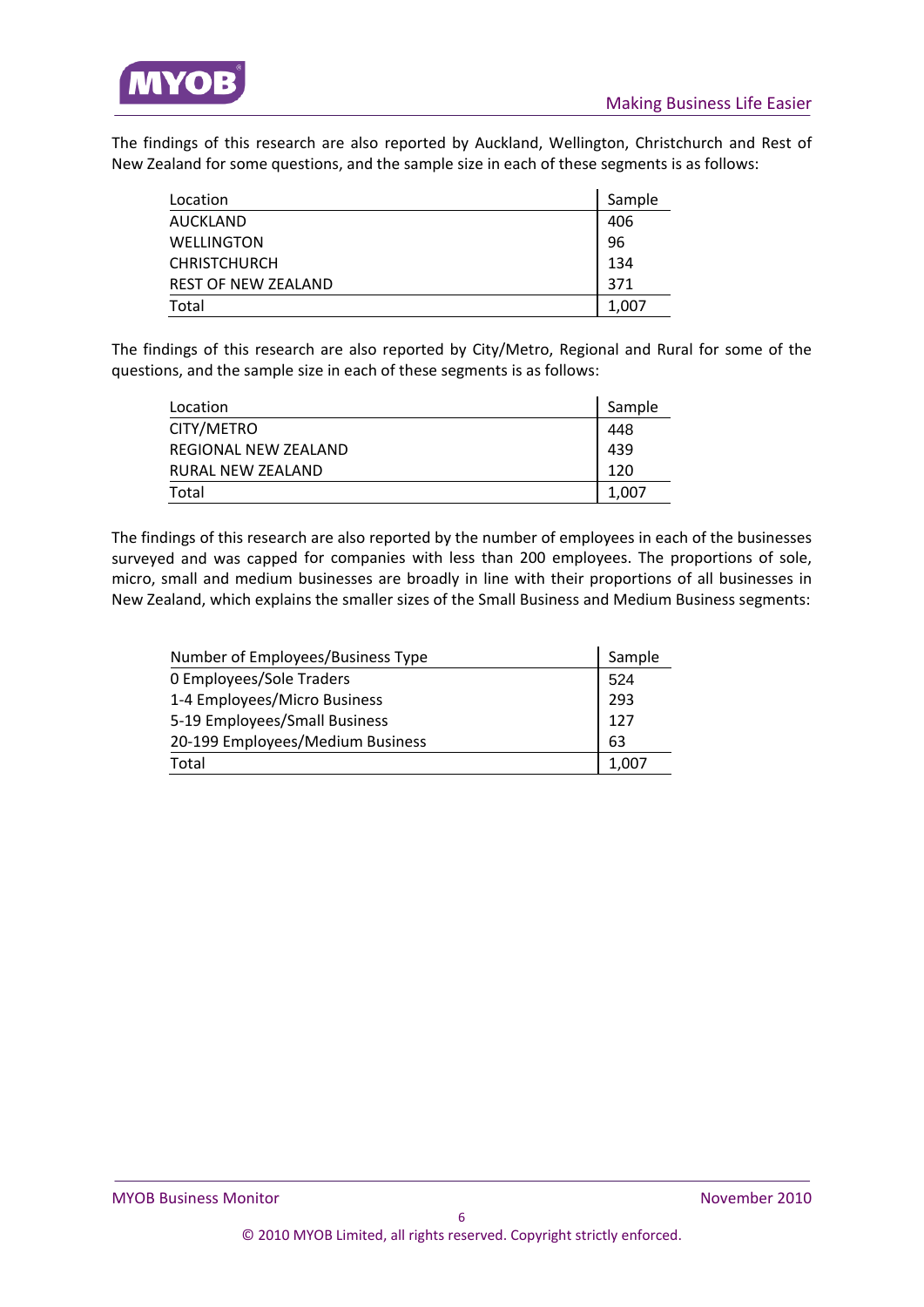<span id="page-6-0"></span>

## **Present satisfaction with the Government's support of New Zealand business**

**New Zealand business owners are increasingly dissatisfied with the lack of Government support to help their business succeed**

Base: Business owners and directors (n = 1,007) Q: How satisfied are you with the Government's level of support for businesses like yours at this time, in terms of helping your business success? Would you say that you are...?

Business owner satisfaction with the Government's support remains a low 15% and is identical to the result from August 2010.

However, over the same period dissatisfaction with the Government's support for business has increased from 29% to 38%.

While 43% of business owners surveyed are neutral about the Government's support for businesses like theirs, 38% are dissatisfied and only 15% are satisfied with the Government's level of support at this time.

Figure 1: Satisfaction with the Government's support of business in New Zealand: By Total Sample (n=1007)



#### **Small and medium business owners are leading chorus of increased dissatisfaction.**

Dissatisfaction with the Government's support for businesses has increased amongst owners of medium businesses (20‐199 employees) by 25% since August 2010 to a high 42%, while owners of small businesses (38%), are 6% more dissatisfied than they were in August 2010. (See Figure 1.1)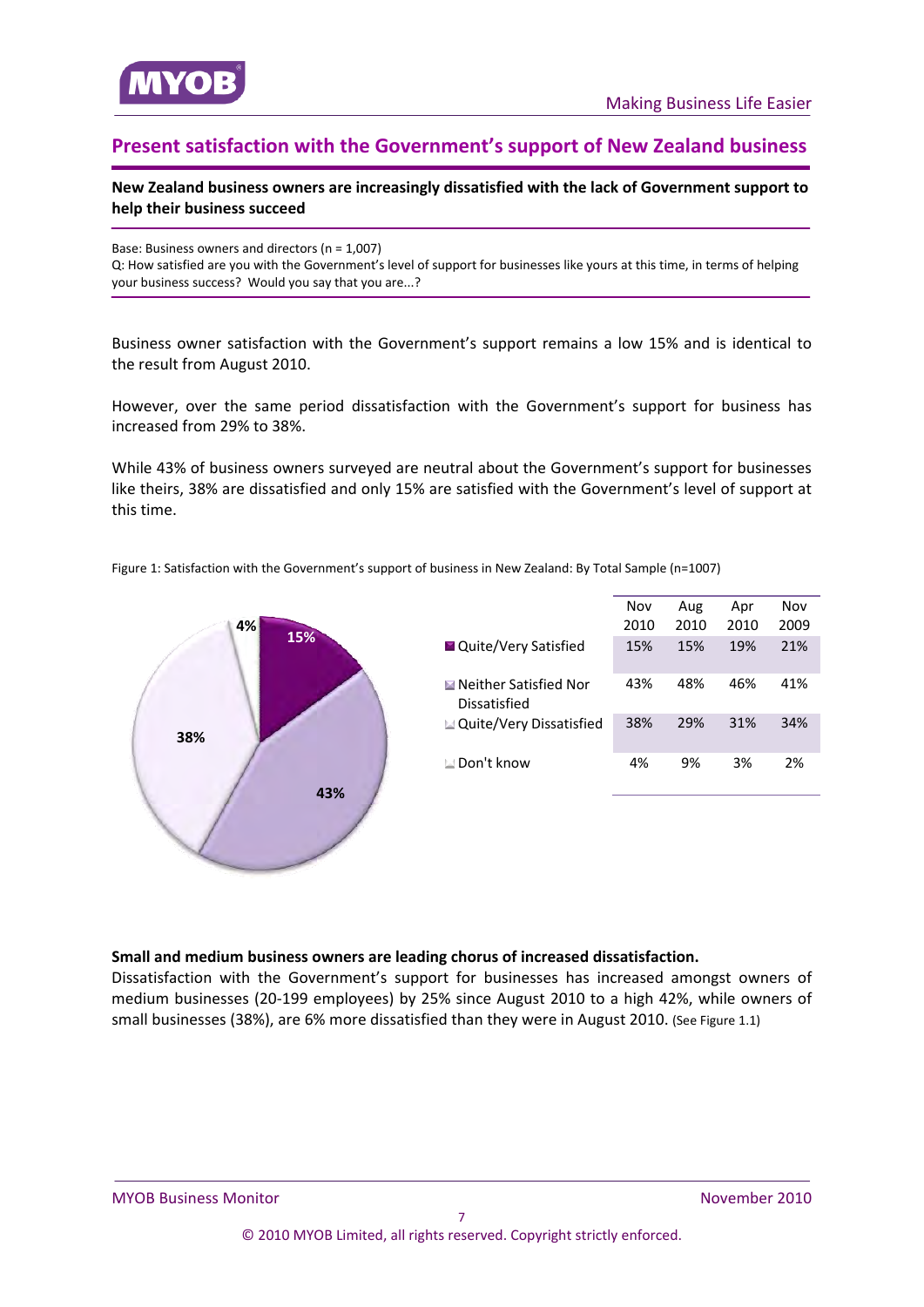

Figure 1.1: Satisfaction & dissatisfaction with the Government's support of business in New Zealand: by Business Size / Number of Employees (% of n=1,007)



**■** Satisfied ■ Dissatisfied

#### **Australian business owners more dissatisfed with their Federal Government's support than New Zealand business owners are with their own Government**

While in New Zealand dissatisfaction with the Government's support of business is quite high (38% in November 2010 vs 29% in August 2010), it is even higher in Australia, where business owner dissatisfaction with the Federal Government's support of business has leapt to 48%. In New Zealand, the biggest increase in dissatisfaction is amongst business owners in Auckland (which has increased by 13% to 39% between August 2010 and November 2010). (See Figure 1.2)



Figure 1.2: Satisfaction & dissatisfaction with the Government's support of business: by Location (% of n = 1,007)

MYOB Business Monitor *MYOB Business Monitor*  **1999** 

© 2010 MYOB Limited, all rights reserved. Copyright strictly enforced.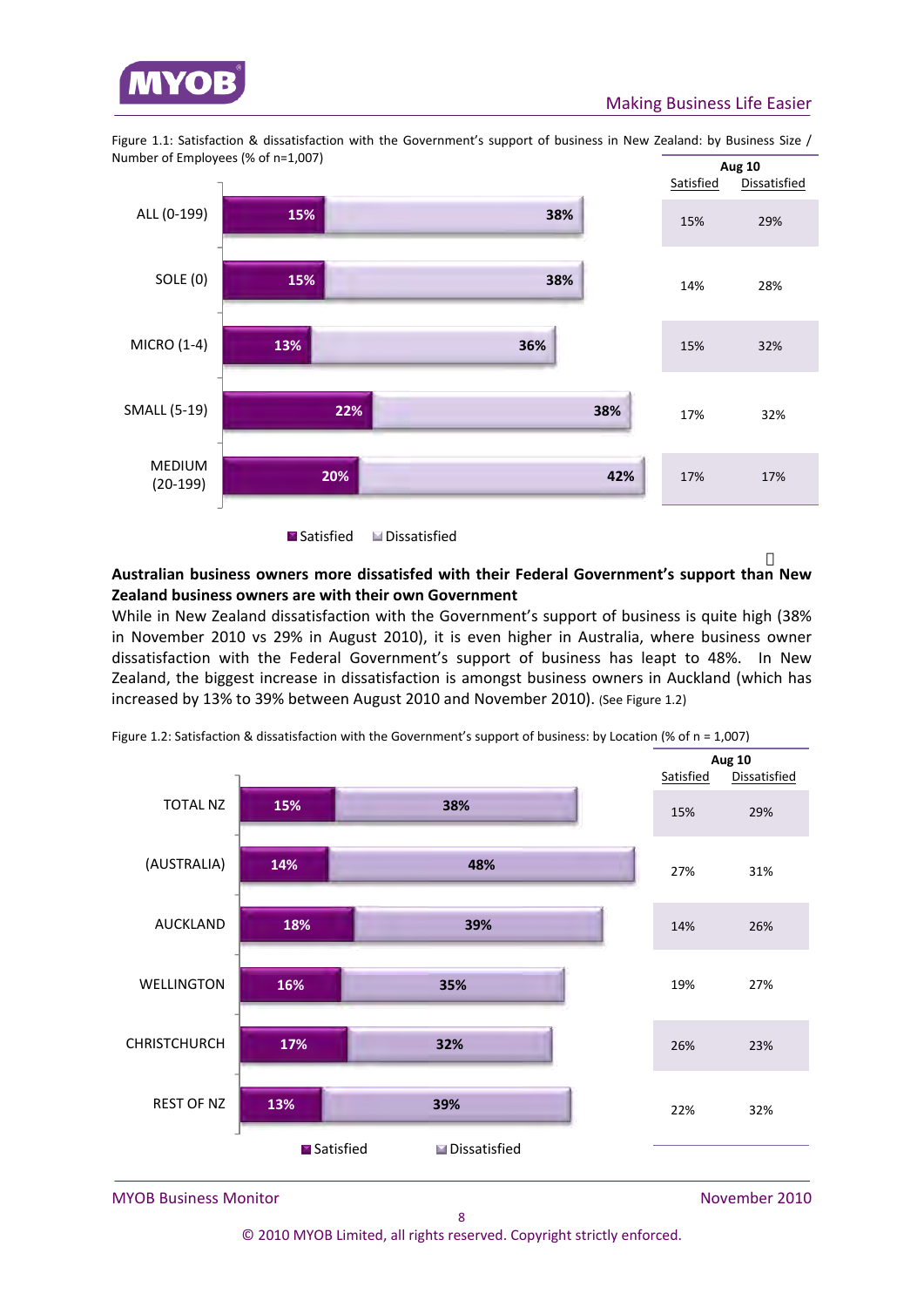#### **Dissatisfaction highest amongst business owners in Manufacturing and Wholesale sector and Finance and Insurance sector**

Close to half (48%) of the business owners surveyed in the Manufacturing and Wholesale sector are dissatisfied with the Government's level of support for businesses like theirs, and while 23% of business owners in this sector are *quite* dissatisfied with the Government's level of support, 25% are *very* dissatisfied with it. Only 9% of business owners in the Finance and Insurance sector on the other hand are *very* dissatisfied with the Government's support, compared with 39% of business owners in this sector who are *quite* dissatisfied with it. Dissatisfaction is now *lowest* (26%) amongst business owners in the Agriculture, Forestry & Fishing sector. (See Figure 1.3)



Figure 1.3: Satisfaction with the Government's support of business: by Industry (% of n = 1,007)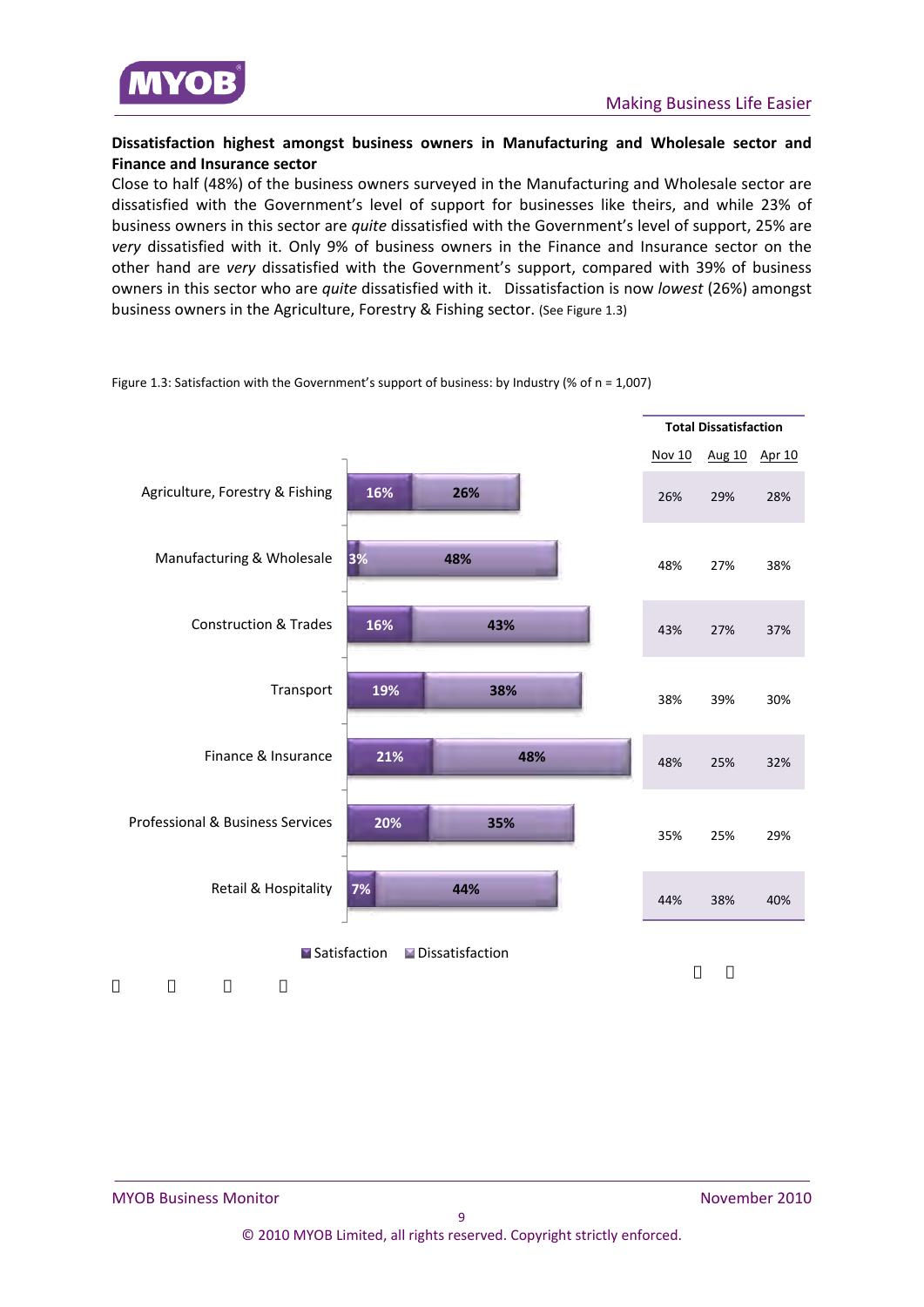# <span id="page-9-0"></span>**Present satisfaction with their Local City or Regional Council's support for local businesses**

#### **Local City/Regional Councils are seen as even less supportive of business than the Government is**

Base: Business owners and directors (n = 1,007)

Q: How satisfied are you with your Local City/Regional Council's level of support for businesses like yours at this time, in terms of helping your business success? Would you say that you are...?

**Local City/Regional Councils have long way to go to support local businesses as well as they could** Business owners feel that Local Councils have a big job to do in terms of supporting local businesses in a way that will help their business success. Close to half (44%) of all business owners surveyed are dissatisfied and only 8% of them are satisfied with their Local City/Regional Council's support – a 6 to 1 ratio of dissatisfaction to satisfaction. (See Figure 2)

Figure 2: Satisfaction with the Local City/Regional Council support of businesses in New Zealand: By Total Sample (% of n=1007)



#### **Sole traders most dissatisfied with local Council support**

Sole traders, who represent the majority of all businesses in New Zealand, are the most dissatisfied (46%) and the least satisfied (7%) of all with their Council's support. At the other end of the business by size scale, owners of medium businesses are almost as dissatisfied (41%) and only a little more satisfied (13%) with their Council, as are owners of small businesses (39% dissatisfied, 16% satisfied).

Figure 2.1: Satisfaction and dissatisfaction with Local City/Regional Council vs. Government support of businesses in New Zealand: By Business Size (% of n = 1007)

| <b>Business Size</b><br>Segment                | <b>Satisfaction with</b><br>Local Council<br><b>Nov 2010</b> | <b>Dissatisfaction with</b><br><b>Local Council</b><br><b>Nov 2010</b> | <b>Satisfaction with</b><br>Government<br><b>Nov 2010</b> | <b>Dissatisfaction</b><br>with Government<br><b>Nov 2010</b> |
|------------------------------------------------|--------------------------------------------------------------|------------------------------------------------------------------------|-----------------------------------------------------------|--------------------------------------------------------------|
| <b>Sole Traders</b><br>(0 employees)           | 7%                                                           | 46%                                                                    | 15%                                                       | 38%                                                          |
| <b>Micro Businesses</b><br>(1-4 employees)     | 6%                                                           | 43%                                                                    | 13%                                                       | 36%                                                          |
| <b>Small Businesses</b><br>(5-19 employees)    | 16%                                                          | 39%                                                                    | 22%                                                       | 38%                                                          |
| <b>Medium Businesses</b><br>(20-199 employees) | 13%                                                          | 41%                                                                    | 20%                                                       | 42%                                                          |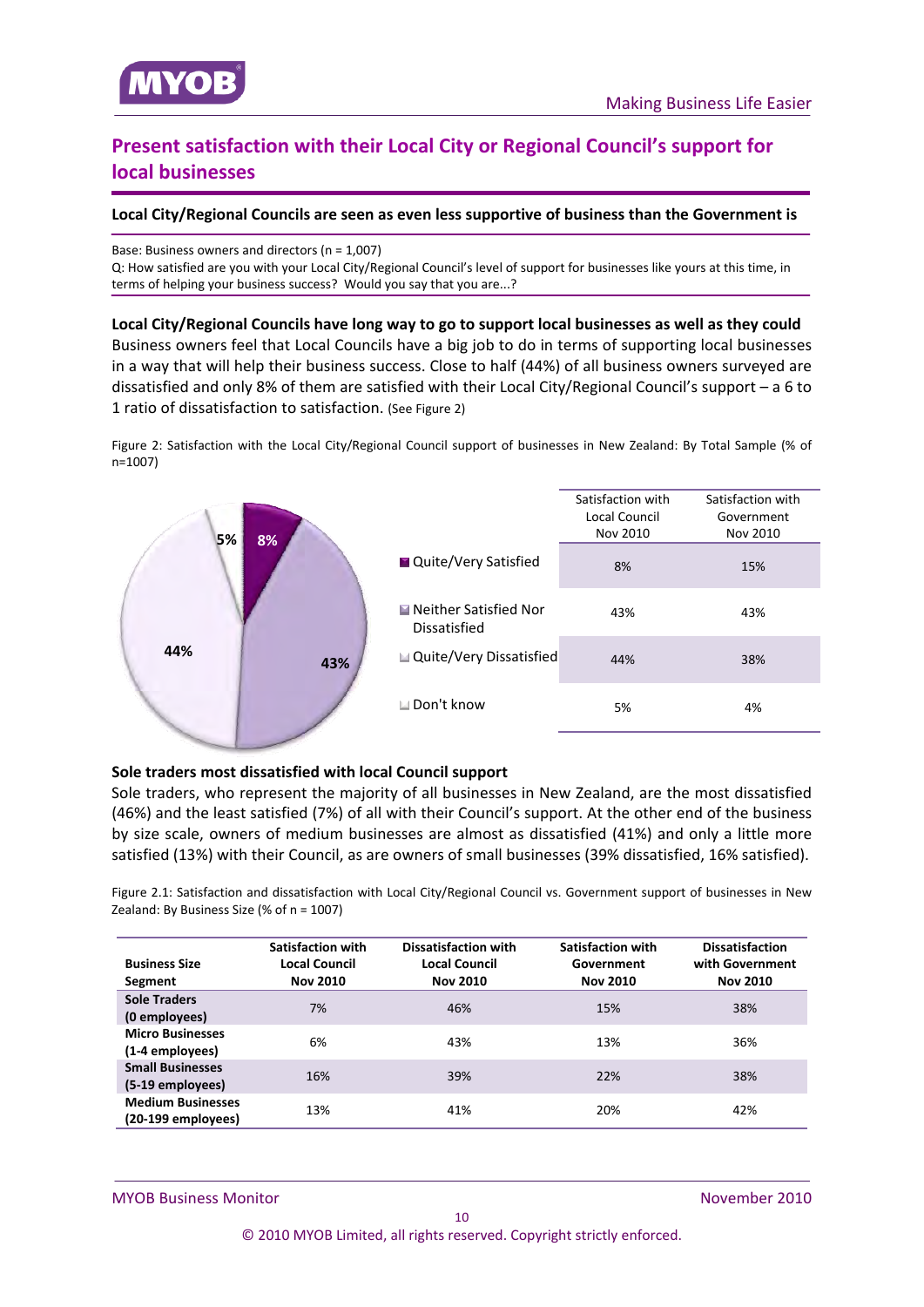

**Manufacturing and Wholesale business owners most dissatisfied with both Government and Council, hardly any owners of Agriculture, Forestry or Fishing businesses satisfied with Council** Over half (54%) of the business owners in the Manufacturing and Wholesale sector are dissatisfied with the support of their Council, as are just under half (48%) of them with the support (or lack of it) from the Government. And while over half (51%) of Agriculture, Forestry or Fishing business owners are also dissatisfied with their Council's support, a tiny 1% of them are satisfied with that support. Indeed all but the business owners in Construction or Trades, or Finance or Insurance, report single digit levels of satisfaction with their Council, while two fifths or more report dissatisfaction with their Council.

|                                            | Local City/Regional Council<br>Satisfaction Nov 2010 | Government<br>Satisfaction Nov<br>2010 | Government<br>Dissatisfaction<br>Nov 2010 |
|--------------------------------------------|------------------------------------------------------|----------------------------------------|-------------------------------------------|
| ALL NZ                                     | 8%<br>44%                                            | 15%                                    | 38%                                       |
| Agriculture,<br>Forestry & Fishing         | 1%<br>51%                                            | 16%                                    | 26%                                       |
| Manufacturing &<br>Wholesale               | 6%<br>54%                                            | 3%                                     | 48%                                       |
| Construction &<br><b>Trades</b>            | 10%<br>47%                                           | 16%                                    | 43%                                       |
| Transport                                  | 3%<br>41%                                            | 19%                                    | 38%                                       |
| Finance &<br>Insurance                     | 10%<br>38%                                           | 21%                                    | 48%                                       |
| Professional &<br><b>Business Services</b> | 9%<br>43%                                            | 20%                                    | 35%                                       |
| Retail & Hospitality                       | 5%<br>46%                                            | 7%                                     | 44%                                       |
|                                            | Satisfaction<br>Dissatisfaction                      |                                        |                                           |

Figure 2.2: Satisfaction with the Local Council vs. Government support of business: by Industry (% of n = 1,007)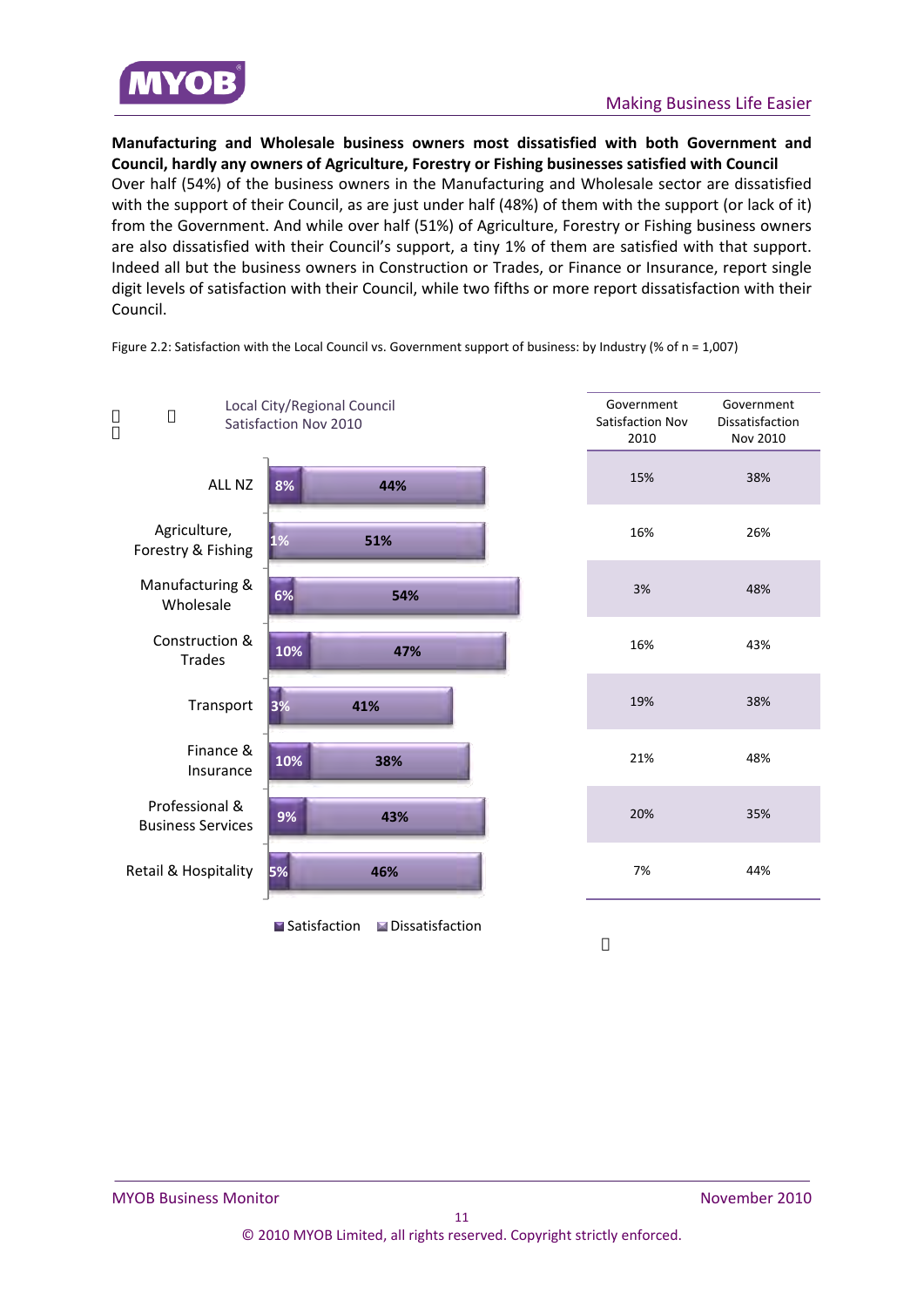

#### **Businesses in provincial areas have significantly higher levels of dissatisfaction with their local or regional council as outlined in the league table of 11 provincial and metroplitan councils below**

Business owners are most satisfied with their local council support in Christchurch (16%), Wellingon, Taranaki and Hawke's Bay (all 9%). Business owners in the Waikato region are not only the least dissatsified, they are also the least neutral in their views with just 20% being neither satisfied nor dissatisfied. Business owners in Taranaki (73%), Northland (59%) and Wellington (51%) are the most ambivalent about their local council's support, with the majority of business owners in these regions being neither satisfied nor dissatisfied. (\* Note: smaller sample size in these areas)

| <b>Region</b>                          | <b>Satisfied</b> | <b>Dissatisfied</b> |
|----------------------------------------|------------------|---------------------|
| Waikato                                | 2%               | 68%                 |
| <b>Otago &amp; Southland</b>           | 2%               | 51%                 |
| Marlborough*                           | 2%               | 49%                 |
| Hawke's Bay                            | 9%               | 48%                 |
| <b>Bay of Plenty &amp; Poverty Bay</b> | 6%               | 47%                 |
| Manawatu-Wanganui                      | 6%               | 43%                 |
| <b>Auckland</b>                        | 8%               | 42%                 |
| Christchurch                           | 16%              | 40%                 |
| Northland*                             | 0%               | 40%                 |
| Wellington                             | 9%               | 36%                 |
| Taranaki*                              | 9%               | 17%                 |

Figure 2.3: Dissatisfaction with the Local Council: by region (% of n = 1,007)



MYOB Business Monitor *MYOB Business Monitor*  **1999** 

© 2010 MYOB Limited, all rights reserved. Copyright strictly enforced.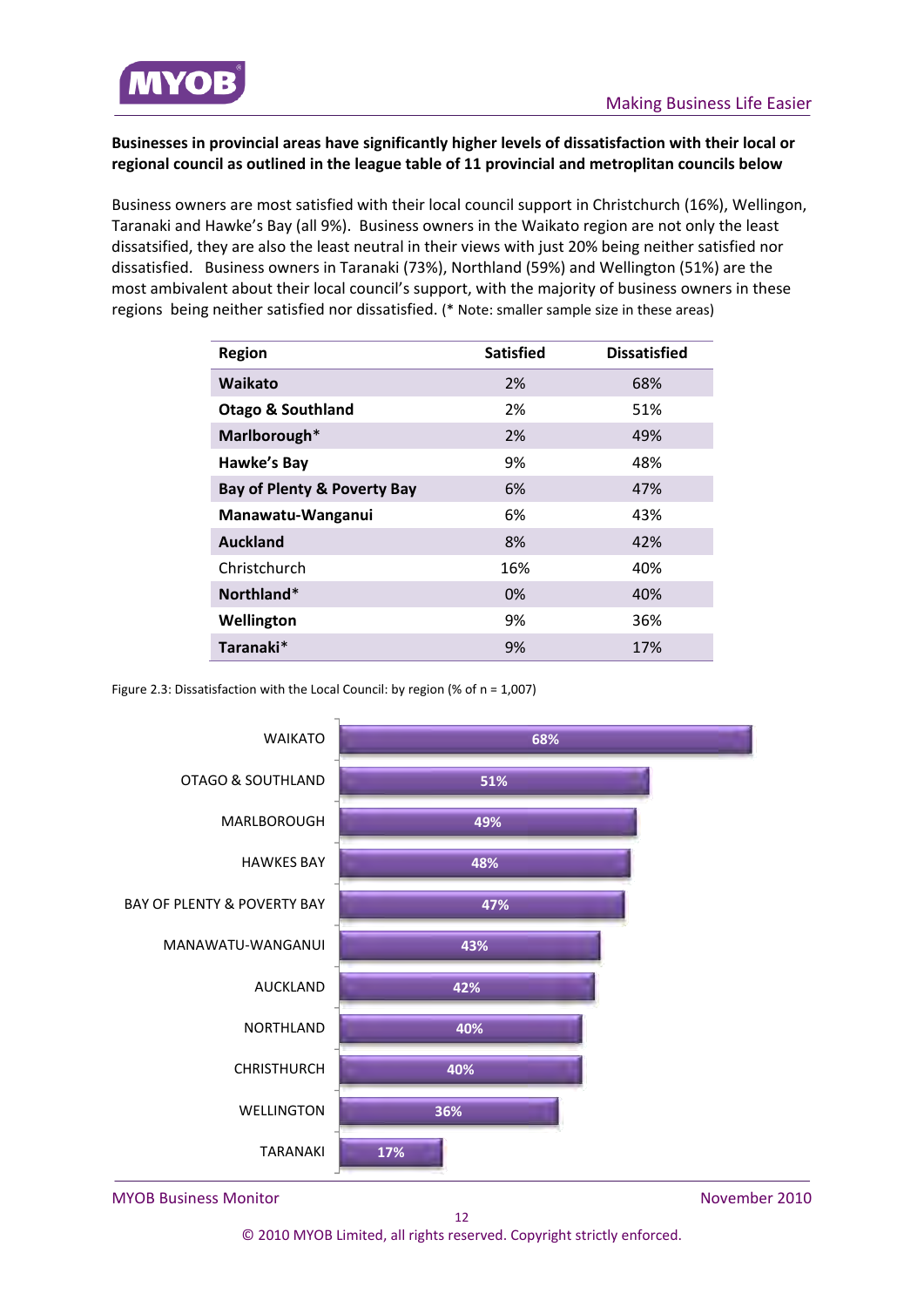<span id="page-12-0"></span>

## **Impact of certain factors on their ability to achieve their business goals**

**Understanding how new Government legislation impacts their business, understanding changing needs of customers and prospects, having to deal with Government 'red tape' continue to have most impact on ability to achieve business goals**

Base: Business owners and directors (n = 1,007) Q. What level of impact does each of the following have on your ability to achieve your business goals?

Of the five factors researched for their ability to impact the achievement of business goals, 49% of business owners surveyed say that *understanding how new Government legislation impacts your* **business** has a significant impact on their ability to achieve their business goals. (See Figure 4) The most concerned about this are in the Finance and Insurance sector (76%), followed by Retail or Hospitality business owners (63%), and Agriculture, Forestry or Fishing business owners (63%). Owners of younger and lower revenue businesses are somewhat less concerned about this issue than others, although at least two fifths of them remain concerned.

The second highest or heaviest impact is attributed (by 47% of business owners who say it will have a significant impact on business goal achievement) to *getting a better understanding of the changing needs of your customers and prospects.* The business owners most likely to feel this impact are owners of bigger businesses with annual revenue of \$5m+ (65%), owners of Finance or Insurance businesses (65%), owners of medium‐sized businesses (63%), and owners of Retail or Hospitality businesses (59%). Businesses that see less of an impact from this issue are Construction or Trades business owners (37%) and Agriculture, Forestry or Fishing business owners (34%).

The third highest impact is attributed (by 46% who say medium to high impact) to *having to deal with Government 'red tape'*. (See Figure 4) The business owners who most want to cut the red tape are similar to those having difficulty understanding how new Government legislation impacts their business, and are in the Finance and Insurance sector (64%), in Rural New Zealand (59%) and in the Retail and Hospitality sector (54%).

Over one third (35%) of the business owners surveyed report that *getting access to affordable and reliable business advice when you need it* is going to have a significant impact on their ability to achieve their business goals. (See Figure 4) There are very few differences on this issue between business owner segments or categories, although the business owners who are slightly more concerned are in the Retail and Hospitality sector (45%) and in the Transport sector (44%).

Just under one third (32%) of business owners say that *working extra hours to do your bookkeeping or accounts***,** has a high to medium impact on their ability to meet their business goals (See Figure 4) The businesses feeling this impact the most are Retail or Hospitality business owners (55%), and the least concerned are owners of a Finance or Insurance business (26%), and owners of an Agriculture, Forestry or Fishing business (24%).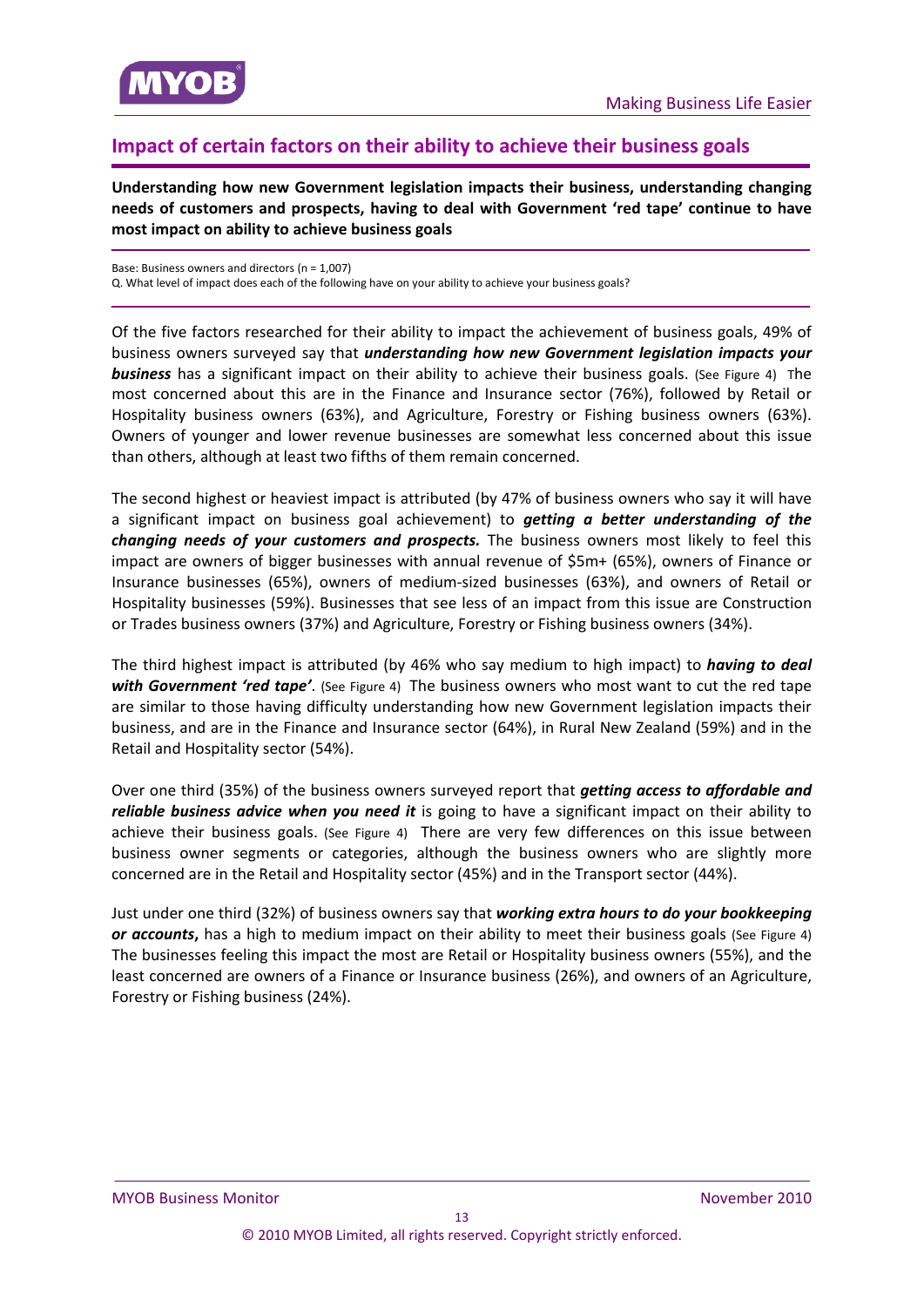

Figure 4: Impacts on the ability of business owners to achieve their business goals: by Total Sample (% of n = 1,007)



Mo/Low Impact Med/High Impact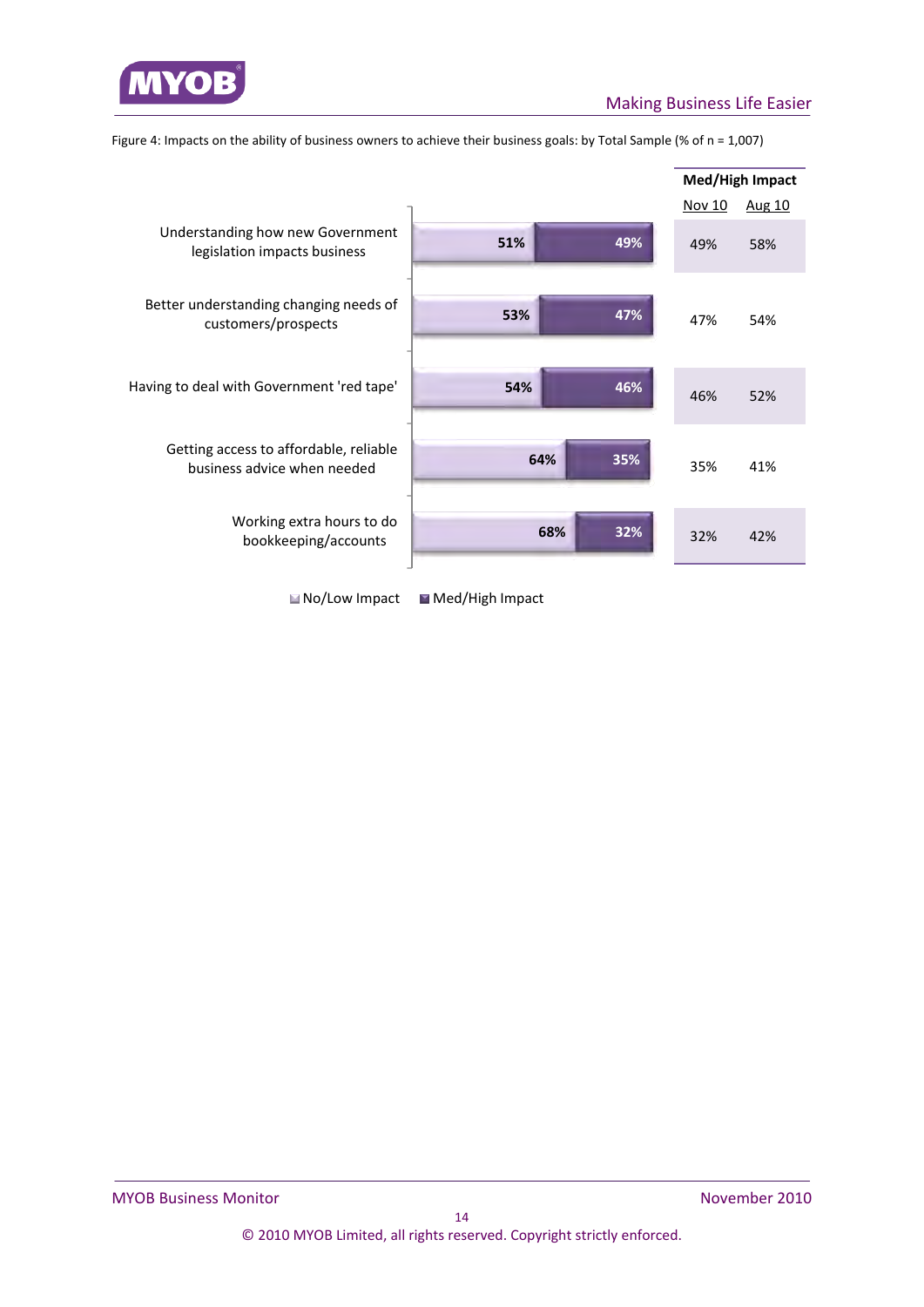<span id="page-14-0"></span>

# **Sources of information to help run business more effectively**

#### **Most business owners getting help or information on how to run business more effectively, especially from Accountant, and increasingly from IRD**

Base: Business owners and directors (n = 1,007)

Q. And who, if anyone, do you ask for help or information to help you run your business more effectively? (In August 2101 Q. And who, if anyone, do you ask for help or information to help you run your business better, and so enjoy your work more?')

#### **Nearly two thirds of business owners now get their Accountant to help them run business more effectively**

Even more of the business owners in this November 2010 survey (63%) than the business owners in the August 2010 survey (55%) say that they get their Accountant's help to run their business more effectively. (See Figure 5) Those most likely to use their Accountant to help them run their business better are in Agriculture, Forestry or Fishing businesses (83%), are located in Rural New Zealand (73%), and own an established (>10 years) business (72%).

#### **Almost twice as many as before now consult IRD for business help or information (about GST?)**

One quarter (24%) of all business owners surveyed say that they seek business help or information from the IRD, whereas in the August 2010 survey only one eight (13%) reported this. (See Figure 5) It is likely that a lot of this increased consultation is to do with the October 2010 increase in GST in New Zealand. Those more likely to get help from the IRD are 18‐39 years of age (35%) rather than 40 or more years of age (20%); are located in Christchurch (32%) rather than in the Rest of New Zealand (20%); own a start‐up (<2 years old) business (32%) rather than an established (>10 years) business (19%), and own a business in the Transport sector (30%) or the Professional and Business Services sector (29%), rather than in the Construction and Trades sector (18%) or the Retail and Hospitality sector (18%), or the Agriculture, Forestry and Fishing sector (17%).

#### **Business associates or others in business, bank managers or advisers only other major sources of help or information on running business more effectively**

Close to one third (28%) of the business owners surveyed say that they get information or help from business associates or other business people when they want assistance in how they should run their business better, which is 6% fewer than August 2010. A quarter (23%) of business owners say that they use a bank manager or adviser for this purpose, and a further 17% of business owners say that they use a business mentor, adviser or coach for this purpose. (See Figure 5) The most collaborative with business associates and other business people are business owners in the Finance and Insurance sector (48%, as in August 2010), business owners with an annual revenue of \$5m+ (39%), owners of a medium business (37%), and business owners with a website (36%). The least collaborative with other business people about how to run their business more effectively own a Retail or Hospitality business (21%), or a Construction or Trades business (17%), or a Transport business (15%).

#### **Very few business owners yet use the Internet to source business help or information**

Similarly to August 2010, only 12% of business owners surveyed say that they go online for business information, and only 9% say that they go online for compliance or tax information.